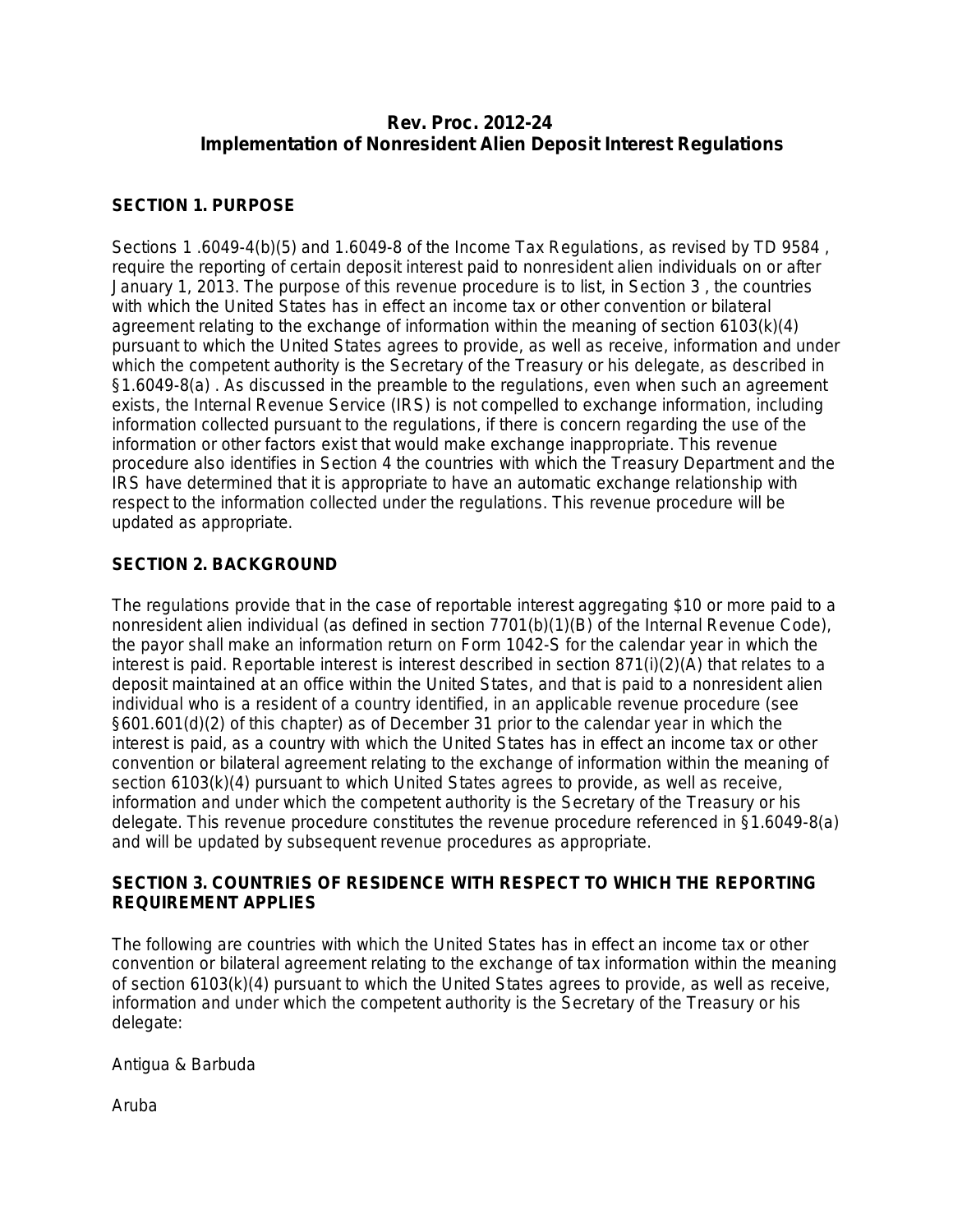Australia

Austria

Azerbaijan

Bangladesh

Barbados

Belgium

Bermuda

British Virgin Islands

Bulgaria

Canada

China

Costa Rica

Cyprus

Czech Republic

**Denmark** 

Dominica

Dominican Republic

Egypt

Estonia

Finland

France

**Germany** 

**Gibraltar** 

Greece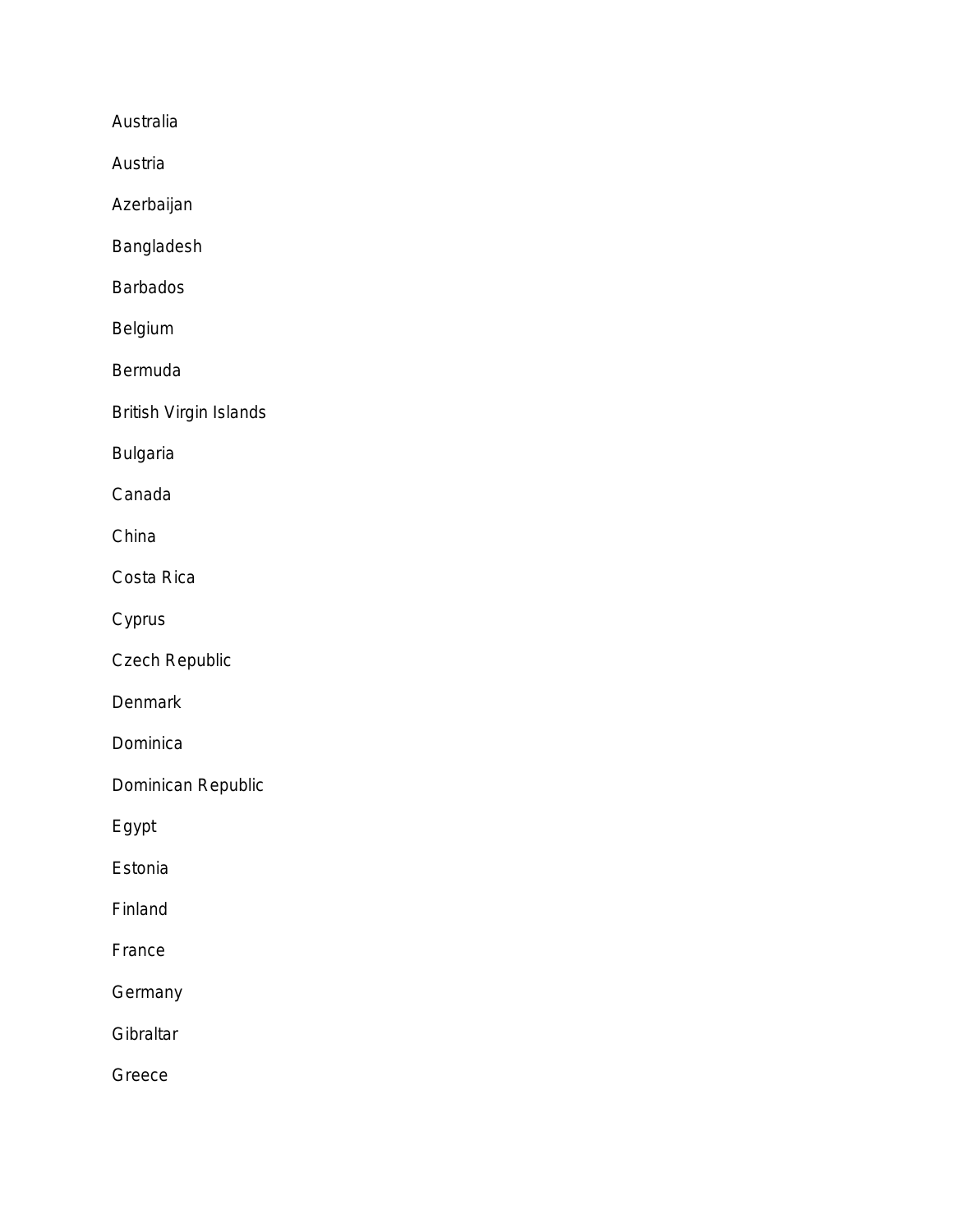Grenada

Guernsey

Guyana

**Honduras** 

Hungary

Iceland

India

Indonesia

Ireland

Isle of Man

Israel

Italy

Jamaica

Japan

Jersey

Kazakhstan

Korea (South)

Latvia

**Liechtenstein** 

Lithuania

Luxembourg

Malta

Marshall Islands

Mexico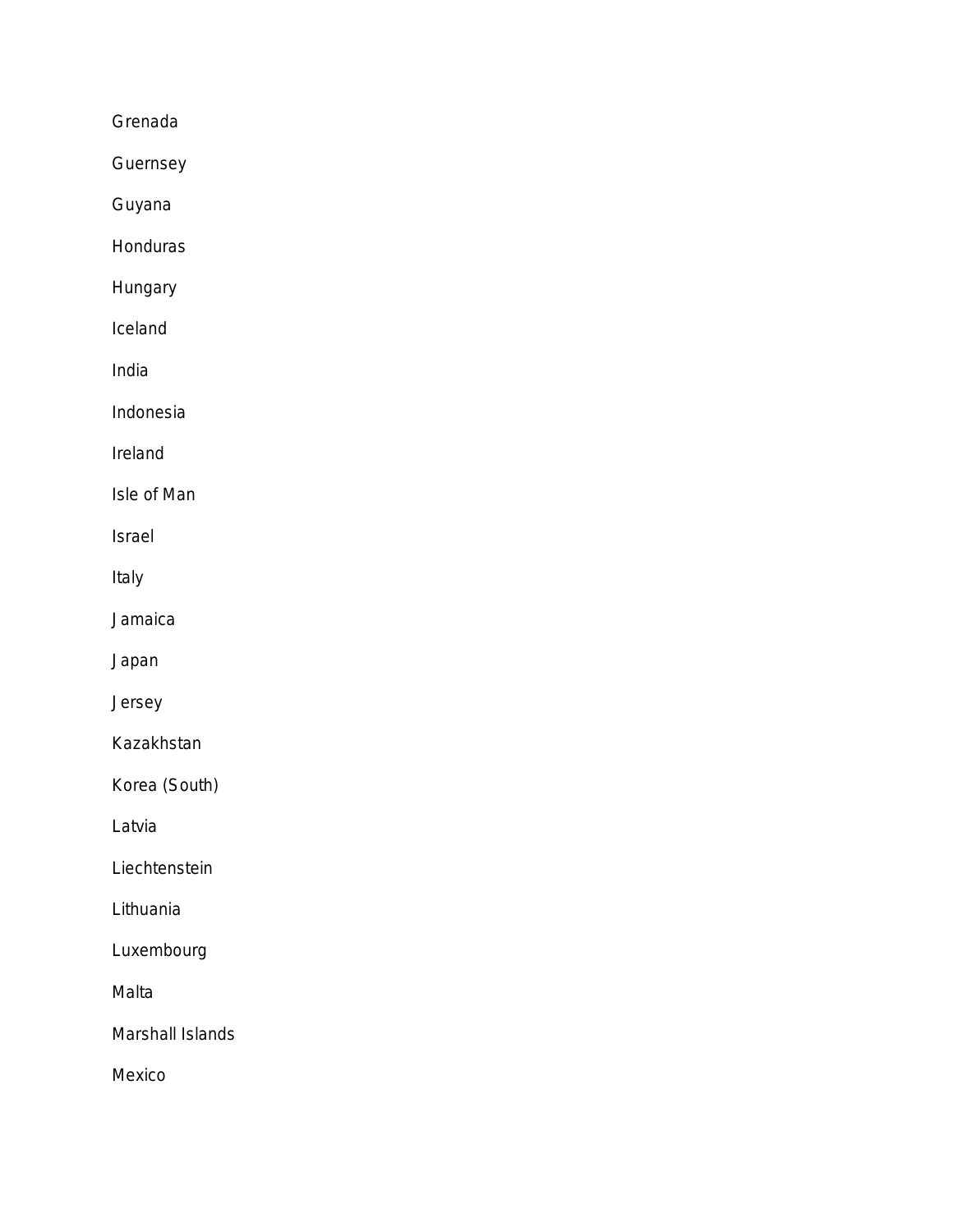Monaco

Morocco

**Netherlands** 

Netherlands island territories: Bonaire, Curacao, Saba, St. Eustatius and St. Maarten (Dutch part)

New Zealand

Norway

Pakistan

Panama

Peru

Philippines

Poland

Portugal

Romania

Russian Federation

Slovak Rep.

Slovenia

South Africa

Spain

Sri Lanka

Sweden

**Switzerland** 

Thailand

Trinidad and Tobago

Tunisia